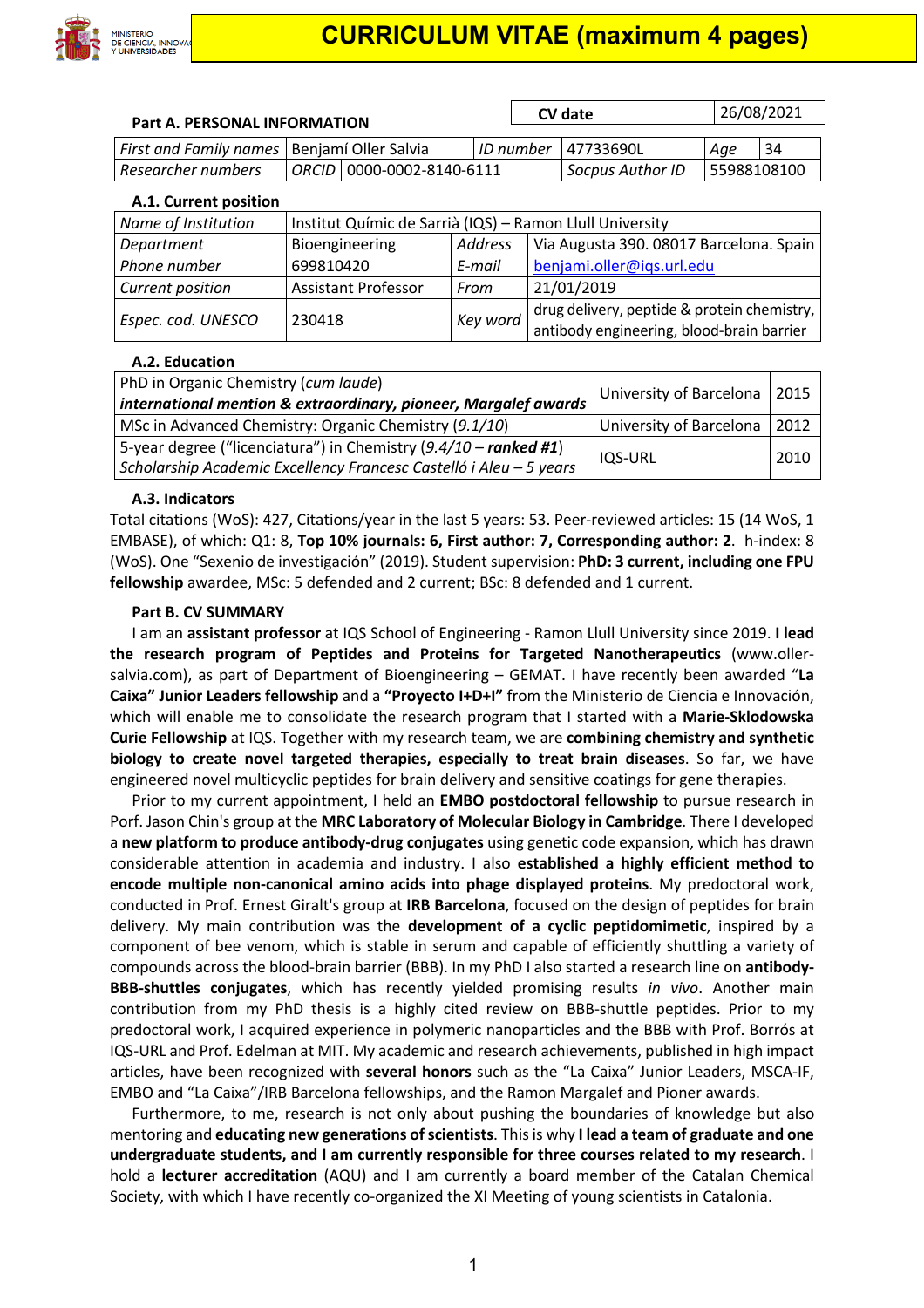

#### **Part C. RELEVANT MERITS**

- **C.1. Ten most relevant publications (out of 15 published articles, \*corresponding author)**
- Two research articles in revision and two more in preparation.
- **R Lucchi, J Bentanachs, B Oller-Salvia\*. The masking game: design of activatable antibody and mimeticsfor selective therapeutics and cell control.** *ACS Central Science***. 2021,** *7***, 724-738 (IF: 14.6)**
- J L Watson, S Aich, B Oller-Salvia, A A Drabek, S C Blacklow, J Chin, E Derivery. Fibrinogen anchors enable efficient multiplexed patterning of active proteins and subcellular control of membranereceptor distribution. J Cell Biol. 2021, *220*, e202009063 (**IF 10.5**, 2 citations)
- **B Oller-Salvia, J W Chin. Efficient phage display with multiple distinct non-canonical amino acids via orthogonal ribosome mediated genetic code expansion.** *Angewandte Chemie International Edition.* **2019,** *58***, 10844-10848. (IF: 13.0**, 16 citations**)**
- C Díaz-Perlas, B Oller-Salvia, M Sánchez-Navarro, M Teixidó, E Giralt. Branched BBB-shuttle peptides. Chemoselective modification of proteins to enhance blood-brain barrier transport. *Chemical Science.* **2018**, *9*, 8409-8415. (**IF: 9.3**, 17 citations)
- B Oller-Salvia\*. Genetic encoding of a cyclopropene derivative to generate antibody-drug conjugates through a rapid, site-specific, bioorthogonal reaction. *Journal of Visualised Experiments.* **2018**, *139*, e58066 (IF 1.5, 2 citations).
- **B Oller-Salvia, G Kym, JW Chin. Rapid and efficient generation of stable antibody-drug conjugates via an encoded cyclopropene and an inverse electron demand Diels-Alder reaction.** *Angewandte Chemie International Edition***. 2018,** *57***, 2831-2834. (IF: 12.3, 41 citations)**
- **B Oller-Salvia, M Sánchez-Navarro, E Giralt, M Teixidó***.* **BBB-shuttle peptides: an emerging paradigm for brain delivery.** *Chemical Society Reviews***. 2016***, 45***, 4690-4707. (IF 38.6, 175 citations, Inside cover)**
- **B Oller-Salvia, M Sánchez-Navarro, S Ciudad, …, E Giralt, M Teixidó. (1/11) MiniAp-4: a venominspired peptidomimetic for brain delivery.** *Angewandte Chemie International Edition.* **2016,** *55***, 572-575. (IF: 12.0, 55 citations, Hot article. Inside cover).** I contributed to conceiving the idea of the project, wrote the manuscript, designed and performed the peptide syntheses and characterization, most cell-based experiments, and designed and participated in the in vivo experiments.
- **R Prades, B Oller-Salvia, MS Schwarzmaier, …, M Teixidó, E Giralt. (2/12) Jumping hurdles: revisiting the retro-enantio approach to obtain a peptide able to overcome the blood-brain barrier.**  *Angewandte Chemie International Edition.* **2015,** *54***, 3967-3972. (IF: 11.7, 70 citations, Featured in the Spanish press: El País and Diario Médico, among others).** I contributed the design and realization of in vivo experiments, as well as major revisions on the cell binding and internalization experiments.
- B Oller-Salvia, M Teixidó, E Giralt. From Venoms to BBB Shuttles. Synthesis and Blood-Brain Barrier Transport Assessment of Apamin and a Non-Toxic Analog. *Biopolymers-Peptide Science.* 2013, *100*, 675-686. (IF 2.5, **29 citations**, Front cover)

## **C.2. Research projects and grants**

- Reference number: Proyecto **Ideas Semilla** IDEAS211057OLLE. Amount awarded: **20.000€** Title: Desarrollo de un anticuerpo activable para dirigir un nanosistema de vectorización de terapias génicas a células madre de glioma. Funding body: Asociación Española Contra el Cáncer (AECC). Start date: 01/11/2021. End date: 31/10/2023. Role: **Principal Investigator**.
- Reference number: 2021 **"Proyectos I+D+I"** Retos de Investigación PID2020-117486RA-I00. Amount awarded: **136.125€**. Title: Towards a universal strategy to generate acti-vatable antibodies and its application to target gene nanotherapies to glioma stem cells. Funding body: Ministerio de Ciencia e Innovación. Start date: 01/09/2021. End date: 31/08/2024. Role: **Principal Investigator**.
- Reference number: 2021 **"La Caixa" Postdoctoral Junior Leader** Retaining LCF/BQ/PR21/11840002. Amount awarded: **292.500€**. Title: Development of activatable antibody mimetics for the targeted delivery of gene therapies to glioma stem cells. Funding body: "La Caixa" Foundation (co-fund with MSCA). Start date: 01/07/2021. End date: 30/06/2024. Role: **Principal Investigator**.
- Reference number: 2021-URL-Proj-028. Amount awarded: **12.000€**. Title: Desenvolupament d'un recobriment amb pèptids llançadora per transportar nanoteràpies a través de la barrera hematoencefàlica. Funding body: Unviersitat Ramon Llull. Start date: 01/01/2021. End date: 31/12/2021. Role: **Principal Investigator**.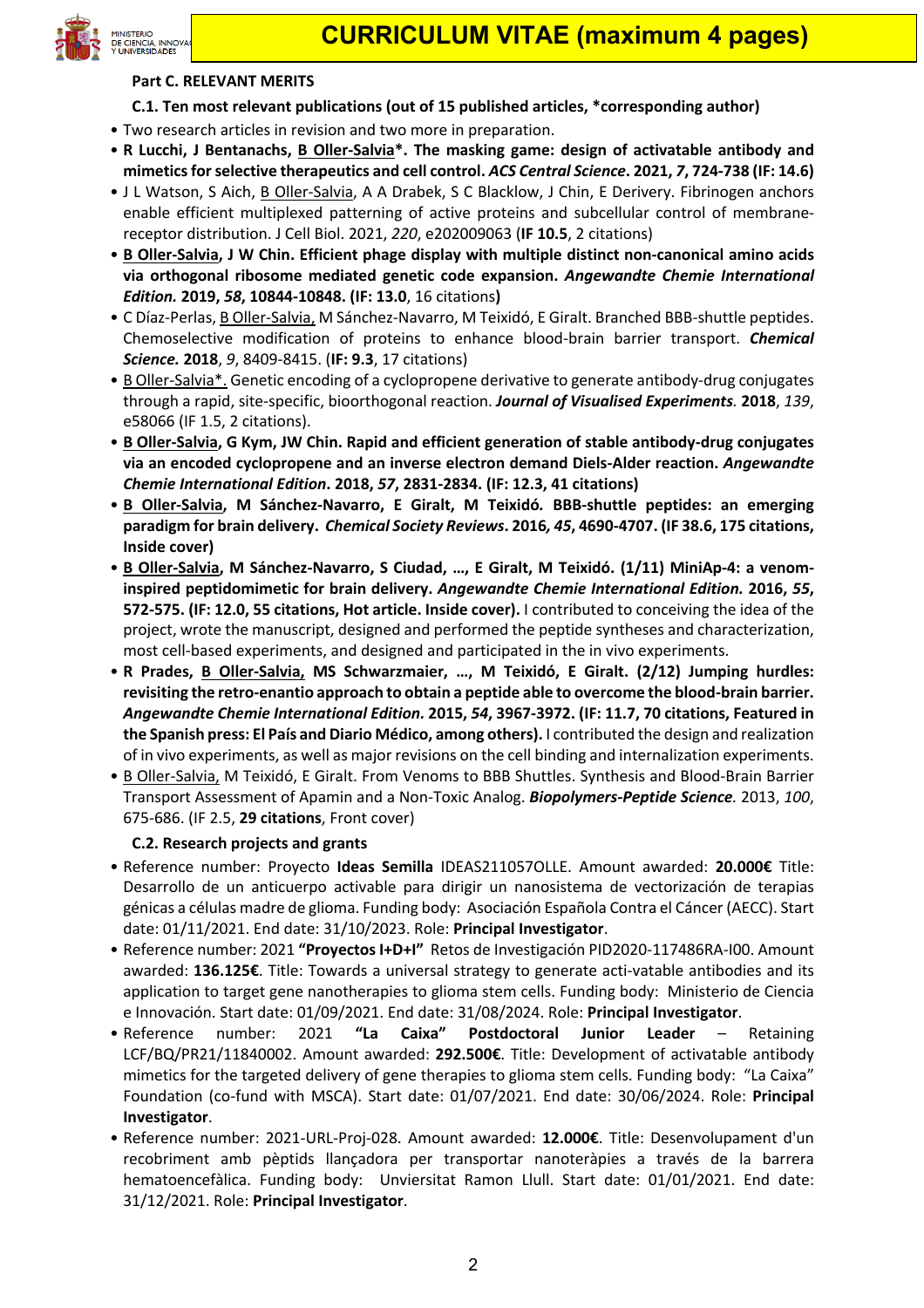

# **CURRICULUM VITAE (maximum 4 pages)**

- Reference number: **Marie Sklodowska-Curie Actions – Individual Fellowship** 844441. Amount awarded: **160.923€.** Title: Generating a targeted, brain-permeable and stable polymeric nanoparticle for systemic gene delivery to glioblastoma. Funding body: MSCA. European Commission. Start date: 01/07/2019. End date: 30/06/2021. Role: **Principal Investigator**.
- Reference number: **EMBO Long-Term Fellowship** ALTF 158-2016. Amount awarded: **60.921 GBP**. Title: Genetic encoding of phosphothreonine and its non-hydrolysable and photocaged derivatives. Funding body: European Molecular Biology Organization (EMBO). Start date: 01/02/2017. End date: 15/01/2019. Role: **Principal Investigator**.
- Reference number: PROVAT- 2011-013. Amount awarded: **614.000€.** Title: Use of peptide shuttles for the delivery of monoclonal antibodies across the blood-brain barrier in brain tumours. Funding body: Generalitat de Catalunya. PI (Institution): Joan Seoane Suárez (Vall d'Hebron Institute of Oncology). Start date: 31/12/2012. End date: 01/01/2013. Role: participant researcher.

# **C.3. Contract**

• Title: Genetic code expansion for next generation protein therapeutics. PI: Jason W. Chin Funding body: MRC-LMB. Start date: 18/01/2016. End date: 31/01/2017

## **C.4. Patent**

• E Giralt, M Teixidó, B Oller. Actively transported and protease-resistant peptides as BBB shuttles and shuttle-cargo constructs. PCT/EP2014/064173. IRB Barcelona & UB. Granted and licenced to Gate2Brain.

**C.5. Ten selected conference presentations and invited lectures (out of 11 oral and 7 poster presentations, including 2 poster awards)**

- *October 2021*. **Invited lecture**. **European Antibody Congress 2021, Basel, Switzerland**. Development of new protease- sensitive masked antibodies.
- *May 2021.* **Invited lecture**. Young Investigators Workshop European Chemical Biology Symposium, Austria (online). Toward proteo- and peptide- mimetics targeting nanotherapeutics.
- *May 2020* (Postponed to June 2022 due to COVID-19 pandemic) **Invited keynote speaker. MedChem2020**, Barcelona, Spain. New trends in drug delivery.
- *November 2019.* **Invited seminar**. **Germans Trias i Pujol Research Institute**, Badalona, Spain. Protein targeted therapeutics: merging chemistry and synthetic biology to develop next generation drugs
- *October 2019*. **Invited lecture**. **European Antibody Congress 2019, Basel, Switzerland**. Efficient incorporation of non-canonical amino acids in phage display via genetic code expansion.
- *October 2018*. **Invited lecture**. **European Antibody Congress 2018, Basel, Switzerland**. Genetic encoding of a cyclopropene for the rapid and efficient generation of stable antibody conjugates.
- *November 2016*. **Invited lecture**. Masters course on Pharmaceutical Chemistry (IQS-URL), Barcelona, Spain. B. Oller-Salvia. Blood-brain barrier shuttles and the power of genetic code expansion.
- *June 2015*. **Invited lecture**. Neuromed closing workshop, Bellaterra, Spain. Development of minimized apamin derivatives for brain delivery of antibodies and other cargoes.
- *August 2014*. **European Peptide Symposium, Sofia, Bulgaria.** Bs. Oller-Salvia, M. Teixidó, E. Giralt. From venoms to blood-brain barrier shuttles. Transport assessment of apamin-inspired shuttles and conjugates. **Travel grant**.
- *June 2013*. **5th European Chemistry Conference for Life Sciences (ECCLS)**, Barcelona, Spain. B. Oller-Salvia, M. Sánchez-Navarro, M. Teixidó, E. Giralt. From venoms to BBB shuttles. Synthesis, protease stability and blood-brain barrier transport of apamin and a non-toxic analogue.

## **C.6. Relevant research experience**

- *July 2021-present*. **"La Caixa" Junior Leader Fellow and group leader**. **IQS – URL**, Spain.
- *July 2019-June 2021*. **Marie Sklodowska-Curie Fellow and leader** of the research program on "Protein and Peptide in Targeted Nanotherapeutics". **IQS – URL**, Spain.
- *February 2017-January 2019*. European Molecular Biology Organization **(EMBO) postdoctoral fellow**. Incorporation of non-canonical amino acids into proteins of therapeutic interest using genetic code expansion. Advisor: Prof. Jason Chin's laboratory. **MRC-LMB**, UK
- *January 2016-January 2017*. **MRC Postdoctoral Scientist**. Using genetic code expansion applied to new therapeutic protein generation. Advisor: Prof. Jason Chin. **MRC-LMB,** UK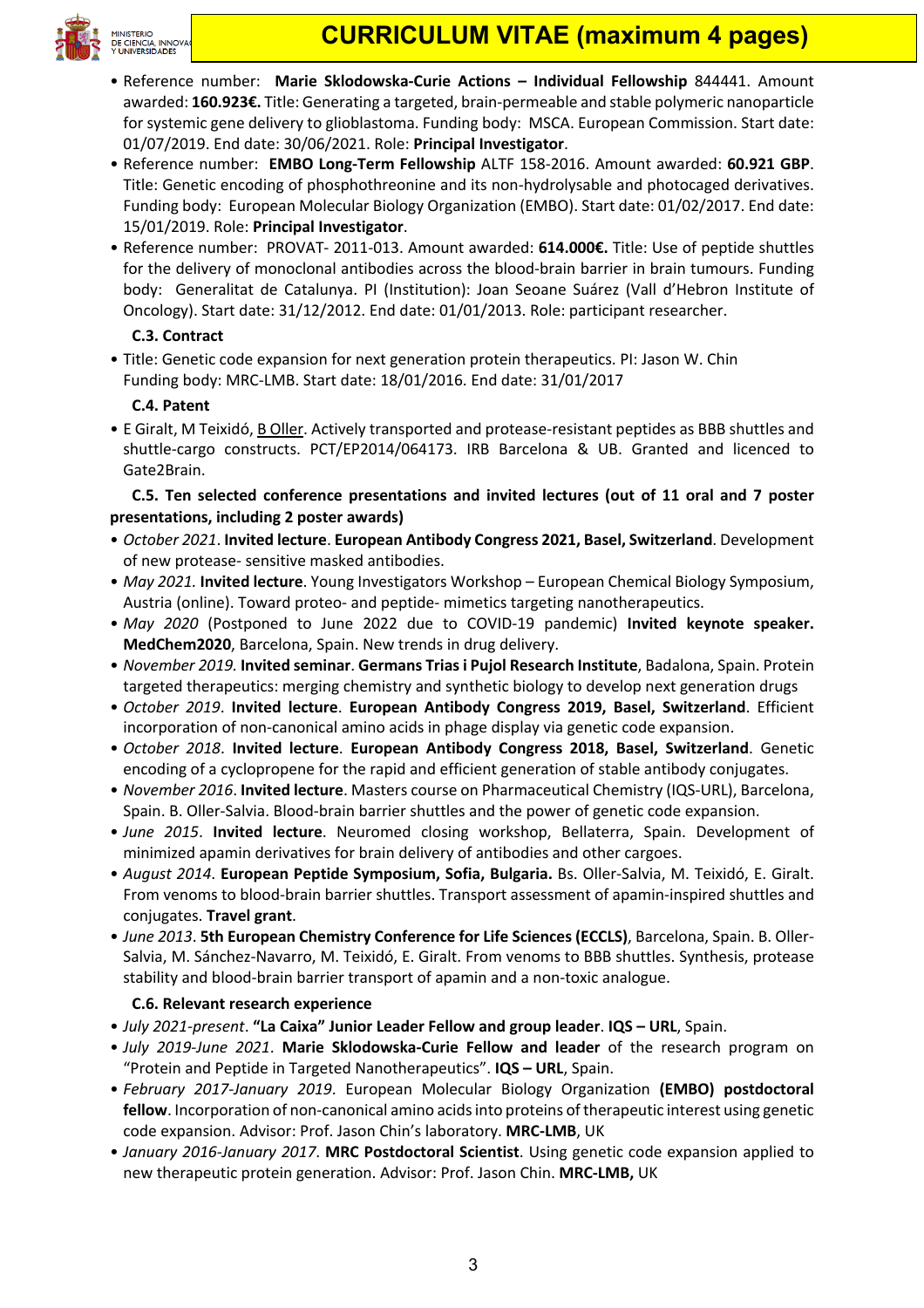

- *June 2012-June 2015*. **PhD candidate**. Thesis entitled "From bee venom to blood-brain barrier shuttles. Development of minimized apamin derivatives for brain delivery of antibodies and other cargoes". Advisors: Prof. Ernest Giralt and Dr. Meritxell Teixidó. **IRB Barcelona.**
	- o*January-April 2015*. Secondment to study the cell uptake and receptor binding of fluorophore-BBB-shuttle peptide conjugates. Advisor: Prof. Kai Johnsson. **École Polytechnique Fédérale de Lausanne (EPFL)**, Switzerland. **Boehringer Ingelheim 3-month travel grant**.
	- o *November 2013*. Secondment to set up a stable human BBB cell-based model derived from stem cells. Advisor: Prof. Roméo Cecchelli. **University of Artois**, France
	- o *June 2012*. Secondment to learn about antibody-drug conjugation techniques. Advisor: Prof. Dario Neri. **Eidgenössische Technische Hochschule Zurich (ETH Zurich)**, Switzerland.
	- o *January 2014.* Course in laboratory animal science (80h). University of Barcelona, Spain.
- *July 2010-March 2012*. MSc student. Thesis entitled "From venoms to BBB shuttles. Synthesis and blood-brain barrier transport assessment of apamin and two analogues". Advisors: Prof. Ernest Giralt and Dr. Meritxell Teixidó. **IRB Barcelona**, Spain
- *July-October 2010*. Research stage to set up a dynamic BBB cell-based model in a hollow fibre flow reactor. Advisors: Prof. Mercedes Balcells and Prof. Elazer R. Edelman. **Massachusetts Institute of Technology (MIT)**, USA. **MOBINT travel grant** (Generalitat de Catalunya)
- *October 2009-June 2010*. Part time collaboration in the European project NanoBioPharmaceutics. Advisor: Prof. Salvador Borrós. **IQS-URL**, Spain

# **C.7. Ten most relevant fellowships and awards (out of 16)**

- *2021* **"La Caixa" Postodoctoral Junior Leaders fellowship** to pursue research at IQS-URL (3 years)
- *2019* **Marie Sklodwoska-Curie Actions - Individual fellowship** to pursue research at IQS-URL (2 years)
- *2018* Appointed **Fellow of the Higher Education academy (UK)**
- *2016* **EMBO long-term fellowship** to pursue postdoctoral research at the MRC-LMB (2 years)
- *2016* **Research Associate** position at Homerton college, **University of Cambridge**
- *2016* **Ramon Margalef** award: best research article derived from a PhD thesis University of Barcelona
- *2016* **PhD thesis extraordinary prize 2016** University of Barcelona
- *2015* **"Pioner 2015" prize** for PhD thesis originality and translational value CERCA
- *2014* **Three-month travel grant** to pursue research at EPFL Boehringer Ingelheim Fonds
- *2010* **"La Caixa"/IRB Barcelona International PhD Program Fellowship (4 years)**

# **C.8. Teaching experience and training**

- *September 2019-present*. **Responsible for** the "Biocatalysis" course, Biotechnology degree IQS-URL.
- *February 2019-present*. **Responsible for** the "Advanced Drug Delivery" and "Biomaterials & Biomedical Applications" **master's courses at IQS-URL**.
- *November 2016-June 2018*. **Supervisor for Biochemistry and Molecular Biology (2017/2018) and Biology of Cells (2016/2017) at Homerton College, University of Cambridge**
- *2017/2018.* **Teaching Associates Programme, University of Cambridge**
- *October 2017*. **Lectureship accreditation by the "Agència de Qualitat Universitària"**
- *2013/2014*. **Co-director of the baccalaureate research work** of Martí Domènech. Award from the Barcelona Science Park for the best research work
- *January 2013*. **Course tutor** at the workshop "Crazy about biomedicine" organized by IRB Barcelona for 16/17-year-old high-school students

# **C.9. Leadership, editorial, reviewing, and other volunteering activities**

- *2021-pres.* **Consultant** for antibody-drug conjugate and peptide therapeutics R&D and production.
- *2021-present.* **Topic and special issue editor** for the journal *Pharmaceutics*.
- *September 2019-present.* **Board member of the** *Societat Catalana de Química* and delegate at the **Young Chemical European Network. Organization of the 2020 European Young Chemist's Network** annual meeting and the **XI Meeting of young chemists**.
- *2019-present*. Evaluation juries for: PhD thesis, and MSc and BSc final degree research projects
- *September 2018.* **EMBO Lab leadership course**, Heidelberg, Germany.
- *February 2018.* **Organizer of an action station** for the Homerton 250 anniversary. Cambridge, UK
- *2015-present*. **Reviewer for several journals** from Wiley and MDPI.
- *2012-2014.* Member of the PhD Student Council at IRB Barcelona.
- *2013.* Member of the **organizing committee for the 3rd IRB PhD symposium** "The Clock of life"
- 2012 Reviewer for the program "Science & Youth" organized by Catalunya Caixa